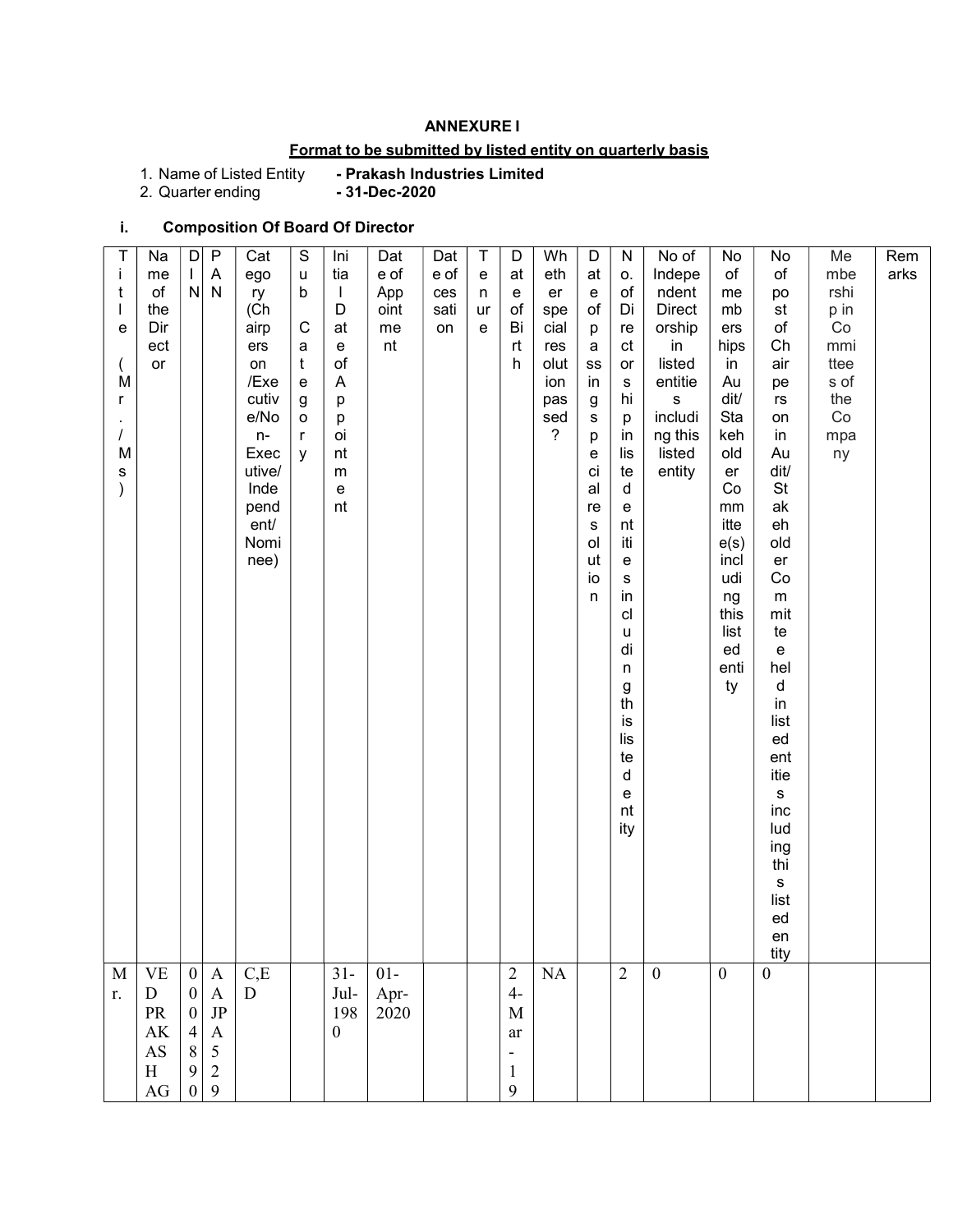|                   | ${\sf AR}$<br>W<br>${\rm AL}$                                                                                   | $\boldsymbol{7}$                                                                                                                  | $\sqrt{2}$<br>$\mathbf M$                                                                                                                                              |                            |                          |                                                     |                        |                     | 5<br>6                                                                                                                                |           |                |                  |                |                  |                                 |  |
|-------------------|-----------------------------------------------------------------------------------------------------------------|-----------------------------------------------------------------------------------------------------------------------------------|------------------------------------------------------------------------------------------------------------------------------------------------------------------------|----------------------------|--------------------------|-----------------------------------------------------|------------------------|---------------------|---------------------------------------------------------------------------------------------------------------------------------------|-----------|----------------|------------------|----------------|------------------|---------------------------------|--|
| M<br>r.           | $\rm{VI}$<br>$\rm KR$<br>$\mathbf{A}$<br>$\mathbf M$<br>$\rm{AG}$<br>${\sf AR}$<br>W<br>${\rm AL}$              | $\boldsymbol{0}$<br>$\boldsymbol{0}$<br>$\boldsymbol{0}$<br>5<br>$\overline{4}$<br>$\,1$<br>$\begin{array}{c} 2 \\ 5 \end{array}$ | $\mathbf{A}$<br>$\, {\bf B}$<br>$\mathbf U$<br>$\, {\bf P}$<br>$\boldsymbol{\rm{A}}$<br>$\boldsymbol{7}$<br>$\mathbf{9}$<br>$\overline{9}$<br>5<br>$\mathbf F$         | $\mathop{\rm ED}\nolimits$ | $\mathbf M$<br>${\rm D}$ | $28 -$<br>Ma<br>$y-$<br>200<br>5                    | $01-$<br>Apr-<br>2018  |                     | $\boldsymbol{0}$<br>$4-$<br>${\bf D}$<br>$\rm ec$<br>-<br>$\mathbf{1}$<br>9<br>$\sqrt{ }$<br>$\,$ $\,$                                | NA        | $\overline{2}$ | $\boldsymbol{0}$ | $\overline{2}$ | $\boldsymbol{0}$ | <b>RMC</b>                      |  |
| $\mathbf M$<br>r. | KA<br>$\rm NH$<br>$\mathbf{A}$<br>$\mathbf{A}\mathbf{G}$<br>${\sf AR}$<br>W<br>${\rm AL}$                       | $\overline{0}$<br>6<br>$\,8\,$<br>$\overline{8}$<br>5<br>$\frac{5}{2}$<br>9                                                       | $\overline{A}$<br>$\mathcal{O}$<br>$\mathbf T$<br>$\, {\bf p}$<br>$\boldsymbol{\rm{A}}$<br>$\mathfrak{Z}$<br>$\overline{9}$<br>$\sqrt{2}$<br>6<br>$\overline{N}$       | ED                         | $\mathbf M$<br>${\rm D}$ | $28 -$<br>Ma<br>$y-$<br>201<br>$\overline{4}$       | $01-$<br>Apr-<br>2019  |                     | $\sqrt{2}$<br>$2-$<br>$\mathcal O$<br>$\mathsf{ct}$<br>$\qquad \qquad \blacksquare$<br>$\mathbf{1}$<br>9<br>9<br>$\mathbf{1}$         | NA        | $\overline{2}$ | $\boldsymbol{0}$ | $\overline{1}$ | $\boldsymbol{0}$ | SC                              |  |
| $\mathbf M$<br>r. | PA<br>$\rm NC$<br>HA<br>$\mathbf M$<br>LA<br>$\mathbf{L}$<br>GU<br>PT<br>$\boldsymbol{\mathsf{A}}$              | $\boldsymbol{0}$<br>$\boldsymbol{0}$<br>$\boldsymbol{0}$<br>$\overline{4}$<br>$\,8\,$<br>$\,$ $\,$<br>6<br>8                      | $\mathbf{A}$<br>$\mathsf{C}$<br>$\boldsymbol{\mathrm{H}}$<br>${\bf P}$<br>${\bf G}$<br>$\boldsymbol{7}$<br>$\boldsymbol{7}$<br>$\sqrt{2}$<br>$\mathbf{1}$<br>${\bf P}$ | <b>ED</b>                  |                          | $07 -$<br>No<br>$\mathbf{V}$ –<br>201<br>1          | $01 -$<br>Apr-<br>2018 |                     | $\boldsymbol{0}$<br>$5-$<br>$\boldsymbol{\mathsf{A}}$<br>pr<br>$\qquad \qquad \blacksquare$<br>$\mathbf{1}$<br>9<br>5<br>$\mathbf{1}$ | <b>NA</b> | $\mathbf{1}$   | $\boldsymbol{0}$ | $\overline{2}$ | $\boldsymbol{0}$ | AC,SC<br>,RMC                   |  |
| $\mathbf M$<br>r. | YO<br>${\rm GI}$<br>ND<br>$\rm ER$<br>$\rm NA$<br>TH<br>$\operatorname{CH}$<br>${\rm U}{\rm G}$<br>$\, {\rm H}$ | $\boldsymbol{0}$<br>$\sqrt{2}$<br>$\begin{array}{c} 2 \\ 2 \\ 5 \end{array}$<br>$\mathbf{9}$<br>6<br>$\mathbf{1}$                 | $\boldsymbol{\mathsf{A}}$<br>$\, {\bf B}$<br>L<br>$\, {\bf P}$<br>$\mathsf C$<br>$\sqrt{5}$<br>$\sqrt{6}$<br>$\boldsymbol{7}$<br>$\mathbf{1}$<br>${\bf R}$             | ID                         |                          | $14-$<br>$\rm No$<br>$V -$<br>201<br>$\overline{3}$ | $01 -$<br>Apr-<br>2019 | $8\phantom{1}$<br>5 | $\mathbf{1}$<br>$7-$<br>M<br>ar<br>$\qquad \qquad \blacksquare$<br>$\mathbf{1}$<br>$\boldsymbol{9}$<br>5<br>$\boldsymbol{0}$          | NA        | $\mathbf{1}$   | $\mathbf{1}$     | $\mathbf{1}$   | $\mathbf{1}$     | AC, N<br>RC                     |  |
| $\mathbf M$<br>r. | $\mathbf M$<br>$\mathbf{A}$<br>MR<br>AJ<br>$\rm{AG}$<br>${\sf AR}$<br>W                                         | $\boldsymbol{0}$<br>$\boldsymbol{0}$<br>$\mathbf{1}$<br>$\,8\,$<br>$\boldsymbol{0}$<br>6<br>$\boldsymbol{7}$                      | $\boldsymbol{\mathsf{A}}$<br>$\mathbf{A}$<br>$\mathbf F$<br>${\bf P}$<br>$\mathbf{A}$<br>$\mathbf{1}$<br>$\boldsymbol{0}$                                              | $\rm ID$                   |                          | $14-$<br>No<br>$V -$<br>201<br>$\overline{3}$       | $01-$<br>Apr-<br>2019  | $\,8\,$<br>5        | $\boldsymbol{0}$<br>$7-$<br>Ja<br>$n-$<br>$\mathbf{1}$<br>$\boldsymbol{9}$<br>5                                                       | NA        | $\mathbf{1}$   | $\mathbf{1}$     | $\mathbf{1}$   | $\overline{0}$   | AC,N<br>$\mathbb{R}\mathcal{C}$ |  |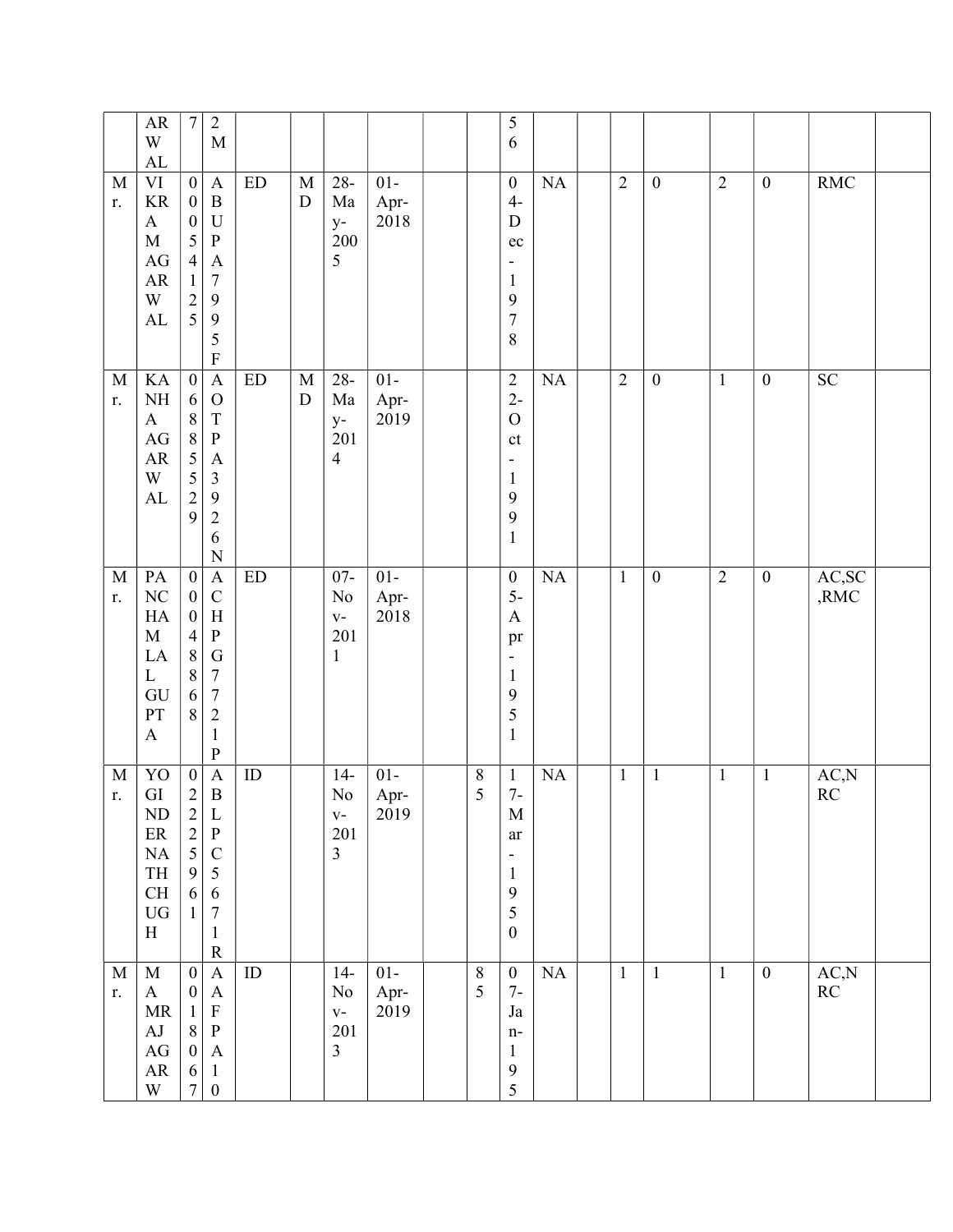|                                                               | $\mathbf{AL}$                                                                                                  | $\mathbf{1}$                                                                                                                                 | $\boldsymbol{0}$<br>$\overline{4}$<br>$\mathbf{P}$                                                                                                           |                 |                                                                          |                        |                                  | 8                                                                                                                    |    |                |                |                  |                  |               |  |
|---------------------------------------------------------------|----------------------------------------------------------------------------------------------------------------|----------------------------------------------------------------------------------------------------------------------------------------------|--------------------------------------------------------------------------------------------------------------------------------------------------------------|-----------------|--------------------------------------------------------------------------|------------------------|----------------------------------|----------------------------------------------------------------------------------------------------------------------|----|----------------|----------------|------------------|------------------|---------------|--|
| $\mathbf M$<br>$\mathbf{r}\mathbf{s}$<br>$\ddot{\phantom{0}}$ | PU<br>RN<br>$\rm IM$<br>$\mathbf{A}$<br>GU<br>PT<br>$\boldsymbol{\mathrm{A}}$                                  | $\boldsymbol{0}$<br>6<br>$\,8\,$<br>$\,8\,$<br>$\overline{5}$<br>$\overline{7}$<br>$\overline{\mathbf{3}}$<br>8                              | $\mathbf{A}$<br>${\bf G}$<br>$\mathbf Y$<br>${\bf P}$<br>${\bf G}$<br>$\mathfrak{S}$<br>$\overline{4}$<br>$\overline{7}$<br>$\overline{2}$<br>$\overline{C}$ | $\rm ID$        | $28 -$<br>Ma<br>$y-$<br>201<br>$\overline{4}$                            | $01-$<br>Apr-<br>2019  | $\boldsymbol{7}$<br>9            | $\mathbf{1}$<br>$9-$<br>$\overline{O}$<br>ct<br>$\overline{\phantom{0}}$<br>$\mathbf{1}$<br>9<br>8<br>$\overline{3}$ | NA | $\mathbf{1}$   | $\mathbf{1}$   | $\overline{2}$   | $\mathbf{1}$     | AC,SC<br>,NRC |  |
| $\mathbf M$<br>r.                                             | ${\rm SA}$<br><b>TIS</b><br>H<br>CH<br>${\rm AN}$<br>$\rm DE$<br>$\mathbf R$<br>GO<br>${\rm SA}$<br>${\rm IN}$ | $\boldsymbol{0}$<br>$8\phantom{.}$<br>$\overline{2}$<br>$\boldsymbol{0}$<br>$\overline{2}$<br>$\mathbf{1}$<br>$\overline{3}$<br>$\mathbf{0}$ | $\mathbf A$<br>$\mathbf{A}$<br>$\, {\rm H}$<br>$\, {\bf P}$<br>${\bf G}$<br>9<br>$\, 8$<br>$\overline{2}$<br>$\overline{4}$<br>$\, {\bf B}$                  | $\overline{ID}$ | $13-$<br>Au<br>$g-$<br>201<br>$8\,$                                      | $13-$<br>Aug-<br>2018  | $\overline{2}$<br>8              | $\mathbf{1}$<br>$7-$<br>Ju<br>$\mathbf{1}$<br>$\mathbf{1}$<br>9<br>5<br>$\mathbf{1}$                                 | NA | $\overline{2}$ | $\overline{2}$ | $\mathbf{1}$     | $\overline{0}$   | AC            |  |
| M<br>r.                                                       | SU<br>$\mathbf{N}\mathbf{I}$<br>$\mathbf L$<br>$\rm KU$<br>$\mathbf M$<br>${\sf AR}$                           | $\boldsymbol{0}$<br>$\, 8$<br>$\boldsymbol{0}$<br>$\overline{4}$<br>$\overline{7}$<br>$\overline{4}$<br>$\,$ 8 $\,$<br>$\overline{2}$        | $\mathbf{A}$<br>$\, {\bf P}$<br>${\bf E}$<br>$\overline{\mathbf{P}}$<br>$\rm K$<br>$\overline{4}$<br>$\overline{4}$<br>9<br>$\overline{2}$<br>$\overline{B}$ | ID              | $04 -$<br>Feb<br>$\overline{\phantom{a}}$<br>$202\,$<br>$\boldsymbol{0}$ | $04 -$<br>Feb-<br>2020 | $\mathbf{1}$<br>$\boldsymbol{0}$ | $\mathbf{1}$<br>$6-$<br>$\mathbf{A}$<br>u<br>$g-$<br>$\mathbf{1}$<br>9<br>$\overline{7}$<br>$\overline{3}$           | NA | $\mathbf{1}$   | $\mathbf{1}$   | $\boldsymbol{0}$ | $\boldsymbol{0}$ |               |  |

| Company Remarks             |     |
|-----------------------------|-----|
| Whether Regular chairperson | Yes |
| appointed                   |     |
| Whether Chairperson is      | Yes |
| related to MD or CEO        |     |

# ii. Composition of Committees

#### a. Audit Committee

| Sr.<br>No. | Name of the Director          | Category | Chairperson/Membership | Appointment<br>Date | <b>Cessation Date</b> |
|------------|-------------------------------|----------|------------------------|---------------------|-----------------------|
|            | YOGINDER NATH<br><b>CHUGH</b> | ID       | Chairperson            | 14-Nov-2013         |                       |
|            | <b>MAMRAJ AGARWAL</b>         | ID       | Member                 | $14-Nov-2013$       |                       |
|            | PURNIMA GUPTA                 | ID       | Member                 | 28-May-2014         |                       |
|            | PANCHAM LAL GUPTA             | ED       | Member                 | $17-Oct-2017$       |                       |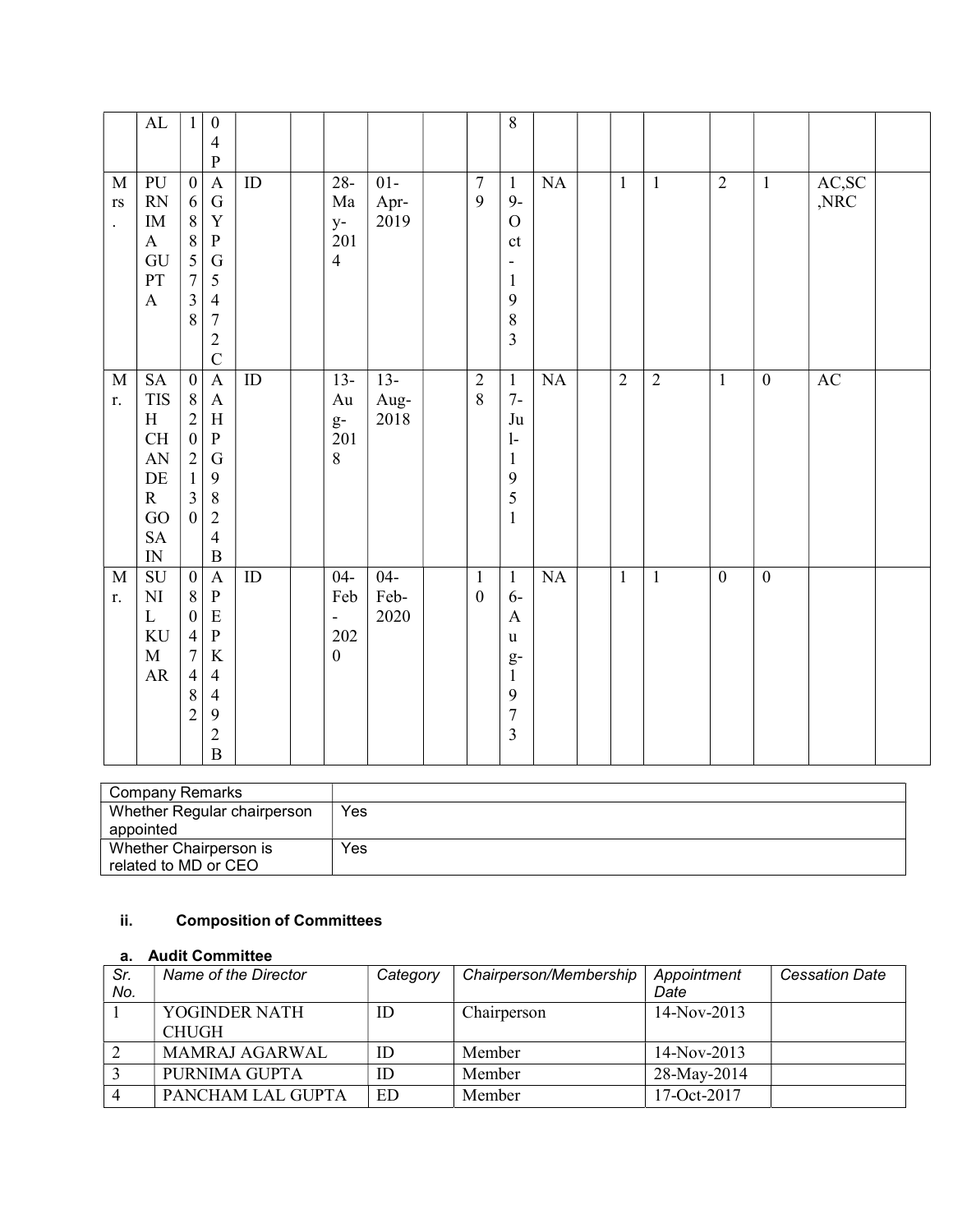| <b>~</b> | $\sim$ $\sim$ $\sim$ $\sim$<br><b>AIDEP</b><br>$\sim$<br><b>NDER</b><br>$\mathcal{P}$ | <b>TIME</b><br>ΙD | Member | 0.010<br>$P^c$<br>$2 - 201$<br>$-$ |  |
|----------|---------------------------------------------------------------------------------------|-------------------|--------|------------------------------------|--|
|          | 1 I N<br>τÙ                                                                           |                   |        |                                    |  |
|          |                                                                                       |                   |        |                                    |  |

| Company<br>Remarks       |     |
|--------------------------|-----|
| <b>Whether Permanent</b> | Yes |
| chairperson appointed    |     |

#### b. Stakeholders Relationship Committee

| Sr.<br>No. | Name of the Director               | Category | Chairperson/Membership | Appointment<br>Date | <b>Cessation Date</b> |
|------------|------------------------------------|----------|------------------------|---------------------|-----------------------|
|            | PURNIMA GUPTA                      | ID       | Chairperson            | $17-Oct-2017$       |                       |
|            | KANHA AGARWAL                      | ED       | Member                 | 17-Oct-2017         |                       |
|            | <b>PANCHAM LAL</b><br><b>GUPTA</b> | ED.      | Member                 | $31 - Aug-2020$     |                       |

| Company Remarks       |     |
|-----------------------|-----|
| Whether<br>Permanent  | Yes |
| chairperson appointed |     |

#### c. Risk Management Committee

| Sr.<br>No. | Name of the Director        | Category | Chairperson/Membership | Appointment<br>Date | <b>Cessation Date</b> |
|------------|-----------------------------|----------|------------------------|---------------------|-----------------------|
|            | VIKRAM AGARWAL              | ED       | Chairnerson            | $14-Nov-2014$       |                       |
|            | PANCHAM LAL<br><b>GUPTA</b> | ED       | Member                 | $14-Nov-2014$       |                       |

| Company Remarks          |     |
|--------------------------|-----|
| <b>Whether Permanent</b> | Yes |
| chairperson appointed    |     |

#### d. Nomination and Remuneration Committee

| Sr.<br>No. | Name of the Director          | Category | Chairperson/Membership | Appointment<br>Date | <b>Cessation Date</b> |
|------------|-------------------------------|----------|------------------------|---------------------|-----------------------|
|            | YOGINDER NATH<br><b>CHUGH</b> | ID       | Chairperson            | $14-Nov-2013$       |                       |
|            | MAMRAJ AGARWAL                | ID       | Member                 | $17-Oct-2017$       |                       |
|            | PURNIMA GUPTA                 | ID       | Member                 | $10$ -Jul-2018      |                       |

| ≺emarks<br>'omnonu<br>∪∪⊞udil |     |
|-------------------------------|-----|
| Wł<br>nether<br>Permanent     | Yes |
| appointed<br>chairperson      |     |

#### iii. Meeting of Board of Directors

| Date(s) of Meeting<br>(if any) in the<br>previous quarter | Date(s) of Meeting<br>(if any) in the<br>relevant quarter | Whether<br>requirement of<br>Quorum met | Number of<br>Directors present | <b>Number of Independent</b><br>Directors present |
|-----------------------------------------------------------|-----------------------------------------------------------|-----------------------------------------|--------------------------------|---------------------------------------------------|
| 31-Aug-2020                                               | 23-Oct-2020                                               | Yes                                     |                                |                                                   |
|                                                           | $10-Nov-2020$                                             | Yes                                     |                                |                                                   |

| ----<br>ibariv<br>παι κο                   |                          |
|--------------------------------------------|--------------------------|
| aap<br>anv<br>M2<br>betweer<br>num<br>lХII | r c<br>∽<br>◡∠<br>$\sim$ |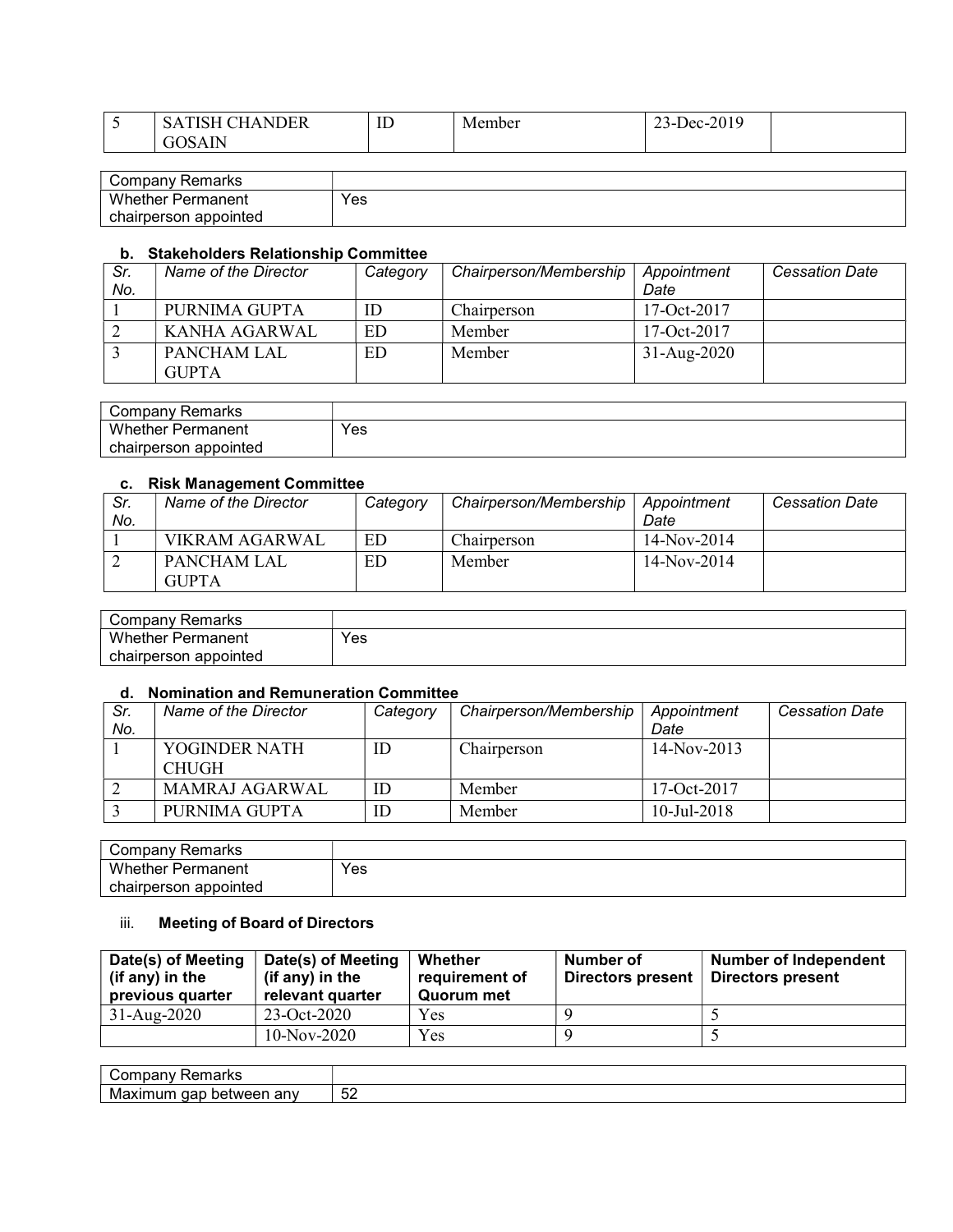| number of<br>(Ir<br>consecutive<br>twc |  |
|----------------------------------------|--|
| days)                                  |  |

#### iv. Meeting of Committees

| Name of the<br><b>Committee</b> | Date(s) of<br>meeting during<br>of the committee<br>in the previous<br>quarter | Date(s) of<br>meeting of the<br>committee in the<br>relevant quarter | Whether<br>requirement<br>of Quorum<br>met (Yes/No) | Number of<br><b>Directors</b><br>present | Number of<br>independent<br>directors<br>present |
|---------------------------------|--------------------------------------------------------------------------------|----------------------------------------------------------------------|-----------------------------------------------------|------------------------------------------|--------------------------------------------------|
| <b>Audit Committee</b>          | $31-Aug-2020$                                                                  |                                                                      | Yes                                                 | 5                                        | 4                                                |
| <b>Audit Committee</b>          |                                                                                | 10-Nov-2020                                                          | Yes                                                 |                                          | 4                                                |
| Stakeholders                    | 08-Aug-2020                                                                    |                                                                      | Yes                                                 | 3                                        |                                                  |
| Relationship                    |                                                                                |                                                                      |                                                     |                                          |                                                  |
| Committee                       |                                                                                |                                                                      |                                                     |                                          |                                                  |
| <b>Stakeholders</b>             |                                                                                | $10-Oct-2020$                                                        | Yes                                                 | 3                                        |                                                  |
| Relationship                    |                                                                                |                                                                      |                                                     |                                          |                                                  |
| Committee                       |                                                                                |                                                                      |                                                     |                                          |                                                  |

| Company Remarks               |    |
|-------------------------------|----|
|                               |    |
| Maximum gap between any       | 70 |
|                               |    |
| two consecutive (in number of |    |
|                               |    |
| days) [Only for Audit         |    |
|                               |    |
| Committee]                    |    |
|                               |    |

#### v. Related Party Transactions

| <b>Subject</b>                                                                                            | <b>Compliance status</b><br>(Yes/No/NA) | <b>Remark</b> |
|-----------------------------------------------------------------------------------------------------------|-----------------------------------------|---------------|
| Whether prior approval of audit committee obtained                                                        | Yes                                     |               |
| Whether shareholder approval obtained for material RPT                                                    | Not Applicable                          |               |
| Whether details of RPT entered into pursuant to omnibus<br>approval have been reviewed by Audit Committee | Yes                                     |               |

| Disclosure of notes on related  |  |
|---------------------------------|--|
| party transactions and          |  |
|                                 |  |
| Disclosure of notes of material |  |
| related party transactions      |  |
|                                 |  |

### VI. Affirmations

- 1. The composition of Board of Directors is in terms of SEBI (Listing obligations and disclosure requirements) Regulations, 2015. - Yes
- 2. The composition of the following committees is in terms of SEBI(Listing obligations and disclosure requirements) Regulations, 2015
	- a. Audit Committee Yes
	- b. Nomination & remuneration committee Yes